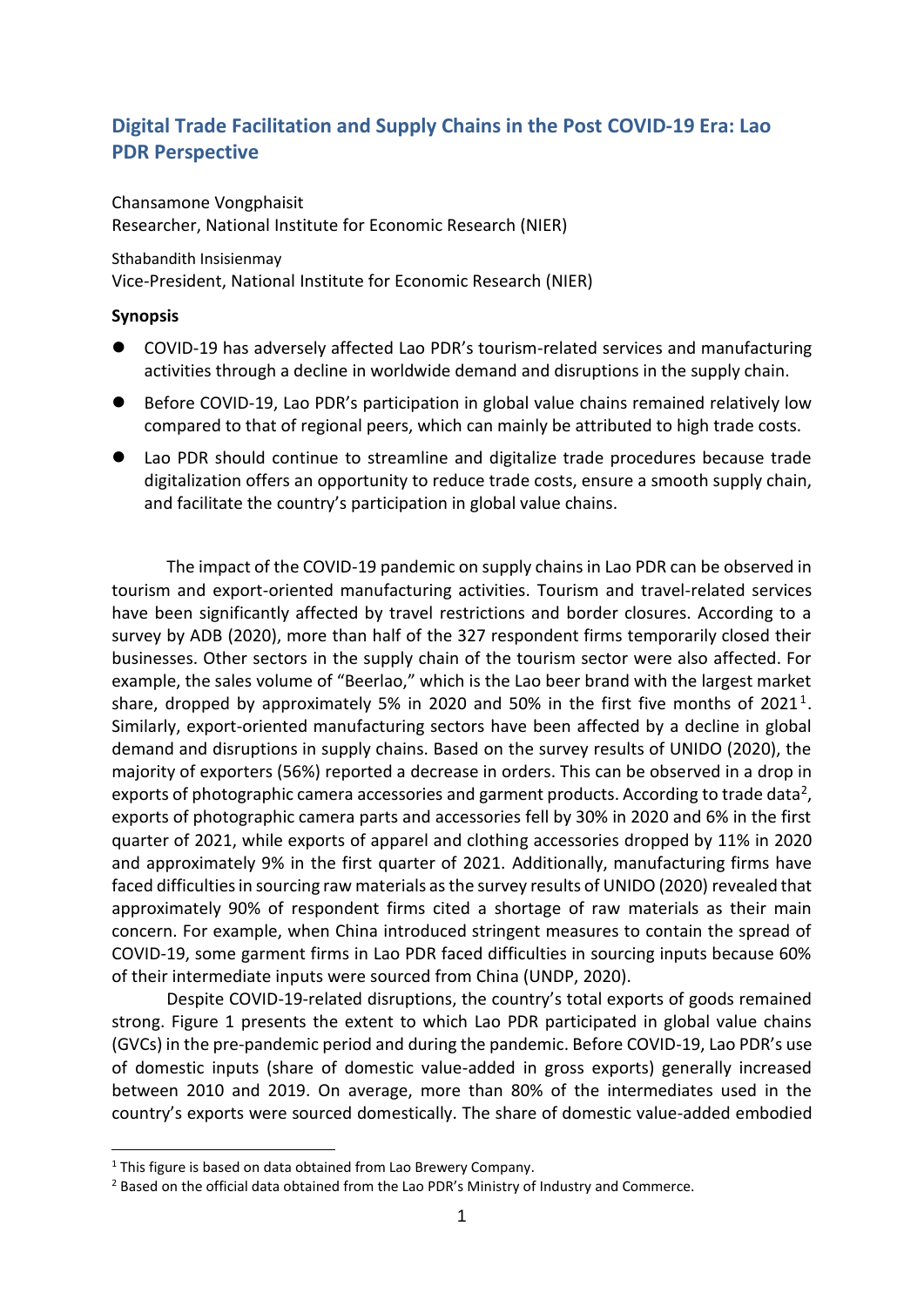in Lao PDR's intermediate exports that were re-exported by its trading partners increased marginally between 2010 and 2019, indicating a small increase in participation in GVCs through forward linkages. In contrast, the use of imported inputs (share of foreign valueadded in gross exports) decreased from over 10% in 2010 to 7% in 2019, indicating a decline in participation in GVCs through backward linkages. At the sector level, both the agriculture and manufacturing sectors increased their participation in GVCs through forward linkages from 2010 to 2019.

In 2020, the share of both domestic and foreign value-added embodied in gross exports remained consistent at the 2019 level. Interestingly, the manufacturing sector experienced an increase in its share in the use of imported intermediates. The agriculture sector experienced a decline in its share in the use of domestic intermediates.



#### **Figure 1: Lao PDR's participation in GVCs**

Note: DVA = domestic value-added, FVA = foreign value-added. GVC participation is measured as the sum of forward and backward linkages.

Source: Author calculations based on data from ADB MRIO**.**

Lao PDR's participation in GVCs remains relatively low compared to that of other ASEAN countries (ASEAN-Japan Center, 2021). Trade costs are among the main factors that determine a country's ability to participate in GVCs. Trade costs include tariffs, natural trade costs (geographic and cultural factors), and policy-related non-tariff barriers (legal and regulatory environment, trade procedures, infrastructure) (Duval & Utoktham, 2011). As shown in Figure 2, bilateral trade costs in Lao PDR are significantly higher than the ASEAN and RCEP regional averages in terms of both overall trade costs and non-tariff trade costs.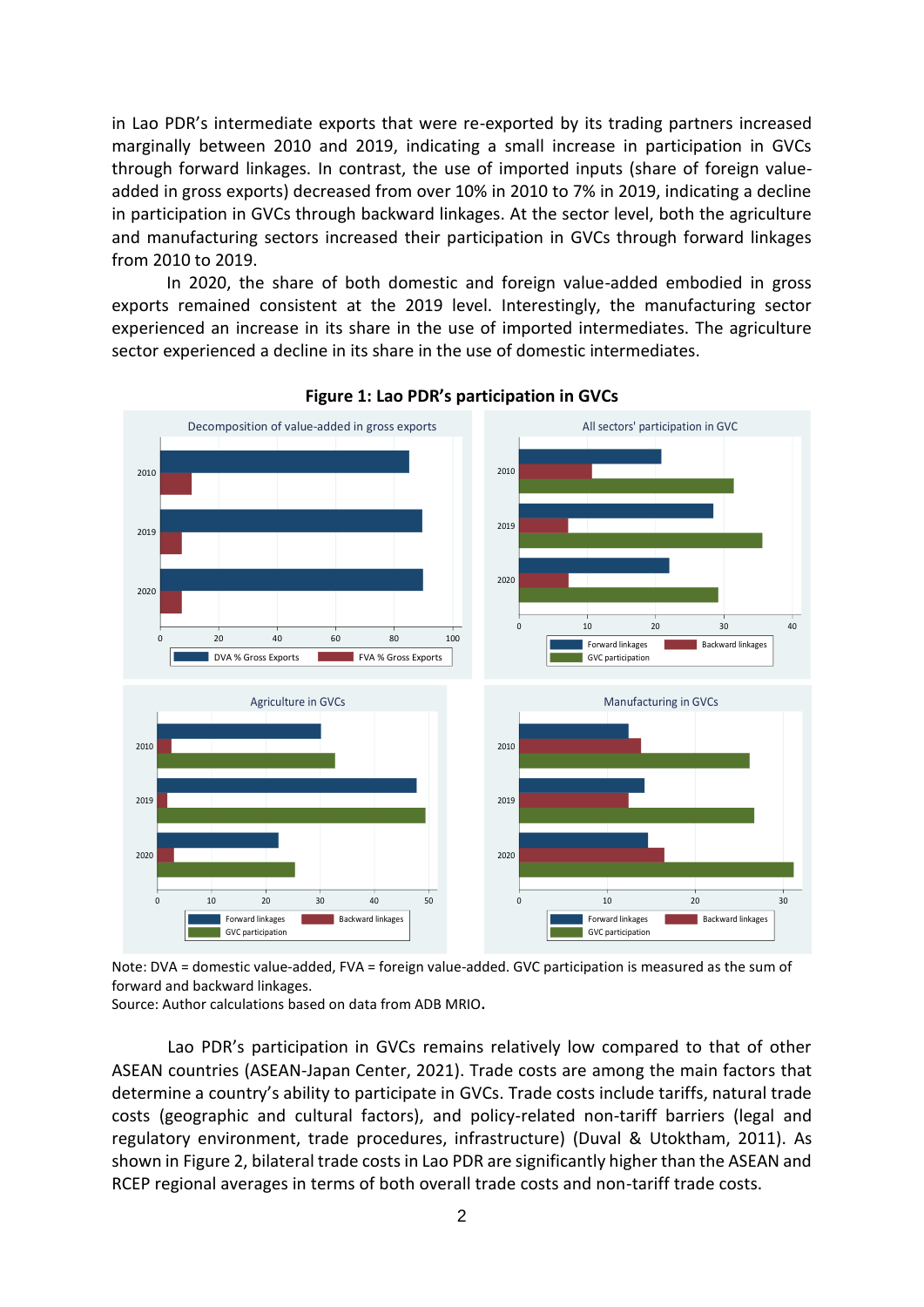Tariffs are not considered as barriers to trade because they tend to be lower across most of the economies around the world. Therefore, we focused on non-tariff trade costs such as inefficient transport and logistics infrastructure and services, cumbersome administrative procedures, and unnecessary border formalities and documentation. These barriers can be reduced through policy actions.



**Figure 2: Bilateral trade costs (ad valorem tariff equivalent, %) in 2019** 

Note: The latest data are not available for Japan, Myanmar, New Zealand, and Vietnam. Source: ESCAP-World Bank Trade Cost Database, available at <https://artnet.unescap.org/databases> (accessed July of 2021).

To address non-tariff barriers to trade, Lao PDR has improved its trade environment since the mid 2000s (Shrestha & Kyophilavong, 2021). Ongoing reform is mainly attributed to the country's commitments to trade facilitation under multilateral and regional trade agreements, including the WTO Trade Facilitation Agreement (TFA), ASEAN Single Window (ASW), and the recent Framework Agreement on the Facilitation of Cross-Border Paperless Trade in Asia and the Pacific (CPTA).

Table 1 highlights the progress in the implementation of trade facilitation measures in Lao PDR. Among the five categories, the "Transparency" measure is the most widely implemented, followed by the "Formalities" measure. The implementation of cross-border paperless trade remains restricted because paperless trade systems are still in the pilot stage, suggesting significant room for improvement.

Economies in Asia and the Pacific would benefit significantly from trade digitalization. According to Duval *et al*. (2018), full digital trade facilitation implementation beyond the WTO TFA could reduce trade costs by more than 13%. Similarly, our estimates suggest that the implementation of cross-border paperless trade measures is likely to reduce trade costs significantly within RCEP (Table 2).

| ושאוכ בי וווואוכוווכוונטנוטוו טו נוטטכ וטטווונטנוטוו וווכטסטו כס ווו בטט ו שונ |      |      |      |  |
|--------------------------------------------------------------------------------|------|------|------|--|
| <b>Measures</b>                                                                | 2015 | 2017 | 2019 |  |
| Transparency                                                                   | 80.0 | 80.0 | 80.0 |  |
| <b>Formalities</b>                                                             | 54.2 | 62.5 | 66.7 |  |
| Institutional arrangement and cooperation                                      | 77.8 | 77.8 | 77.8 |  |
| Paperless trade                                                                | 44.4 | 48.1 | 48.1 |  |
| Cross-border paperless trade                                                   | 16.7 | 16.7 | 33.3 |  |

**Table 1: Implementation of trade facilitation measures in Lao PDR**

Source: UN Survey on Digital and Sustainable Trade Facilitation, available at [https://www.untfsurvey.org](https://www.untfsurvey.org/)  (accessed October 25 of 2021).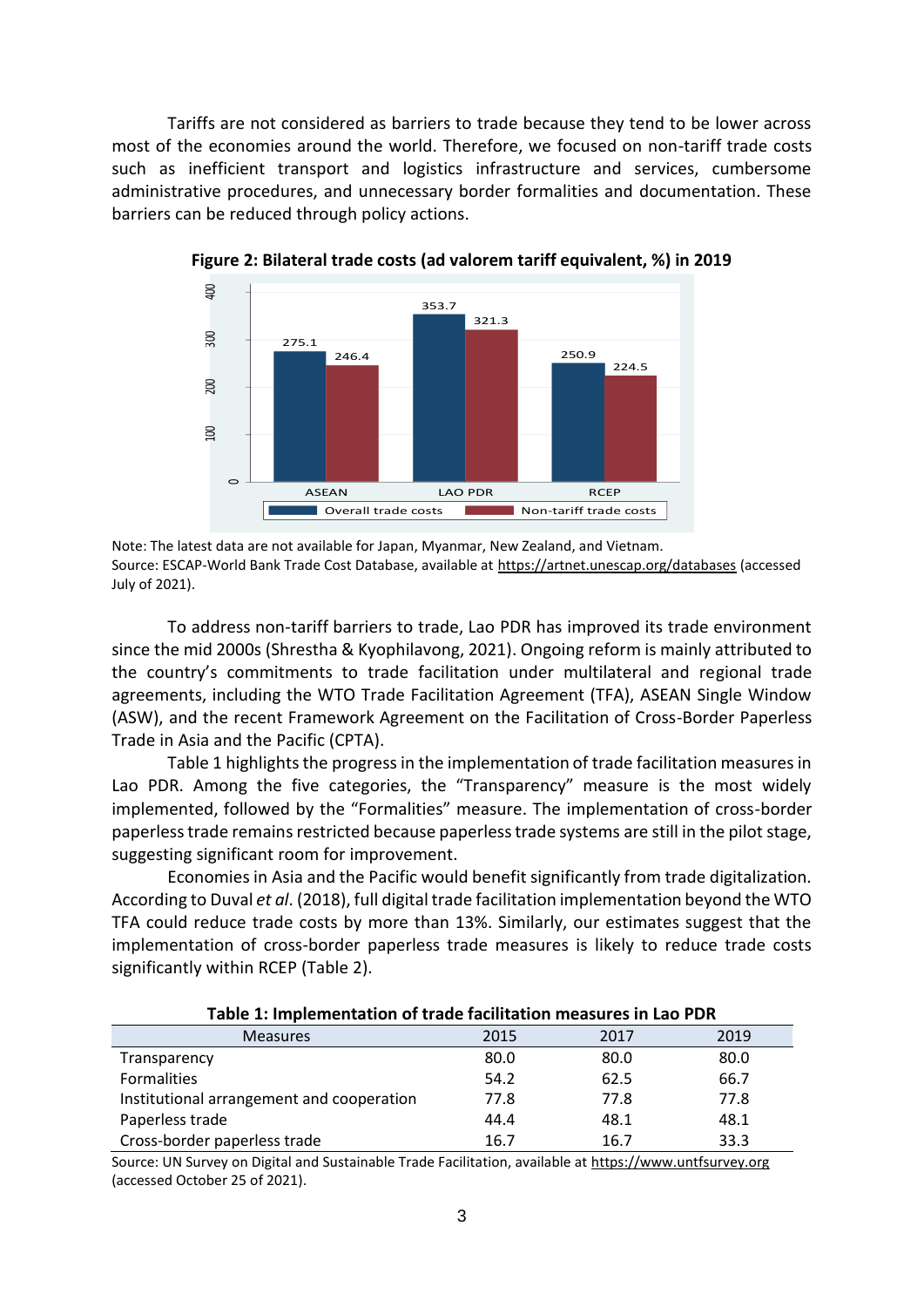| Variables                                             | Overall trade | Non-tariff trade |
|-------------------------------------------------------|---------------|------------------|
|                                                       | costs         | costs            |
| Countries <i>i</i> and <i>j</i> share a common border | $-0.484***$   | $-0.475***$      |
| Geographic distance between countries i and j         | $0.163***$    | $0.174***$       |
| Transparency_country i                                | $0.737***$    | $0.718**$        |
| Formalities_country i                                 | $-0.966***$   | $-1.074***$      |
| Institutional arrangement and cooperation_country i   | $0.352***$    | $0.357***$       |
| Paperless trade country i                             | $-0.0840$     | $-0.0513$        |
| Cross-border paperless trade_country i                | $-0.384***$   | $-0.387***$      |
| Transparency_country j                                |               |                  |
| Formalities_country j                                 | $-0.611***$   | $-0.727***$      |
| Institutional arrangement and cooperation_country j   | $0.455***$    | $0.458***$       |
| Paperless trade_country j                             | $-0.122*$     | $-0.0885$        |
| Cross-border paperless trade_country j                | $-0.352***$   | $-0.356***$      |

### **Table 2: Gravity model estimation results**

Note: \*\*\*, \*\*, and \* denote significance at the 1%, 5%, and 10% levels, respectively. The gravity model is applied to estimate the effects of trade facilitation indicators featured in the WTO TFA, as well as paperless and crossborder paperless trade measures, using ordinary least squares across 15 RCEP members. Source: Authors' estimation.

During COVID-19, when the cross-border movement of goods and people is restricted by public health measures, we must make additional efforts to ease trade flows, particularly for essential goods, and to make fragile supply chains more resilient. This crisis presents an opportunity to utilize digital technologies to address these challenges.

Going forward, Lao PDR should continue to move trade facilitation toward a digital trade environment through continued engagement in the implementation of trade facilitation measures under multilateral and regional initiatives (WTO TFA, ASW, and CPTA). Accordingly, national paperless trade systems need to be developed, including electronic single-window systems, the electronic application and issuance of import and export permits, recognized certification authorities, electronic exchanges of customs declarations, electronic exchanges of sanitary and phytosanitary certificates, and paperless collection of payments.

## **References**

ASEAN-Japan Center. (2021). Global value chains in ASEAN: Lao People's Democratic Republic. Accessed 10 December, 2021. Available at [https://www.asean.or.jp/en/centre](https://www.asean.or.jp/en/centre-wide-info/gvc_database_paper5/)wide-info/gvc\_database\_paper5/

Asian Development Bank (ADB). (2020). The impact of Covid-19 on tourism enterprises in the Lao People's Democratic Republic: An initial assessment. Accessed 4 June, 2021. Available at [https://www.adb.org/publications/assessment-impact-covid-19-tourism-lao](https://www.adb.org/publications/assessment-impact-covid-19-tourism-lao-pdr)[pdr](https://www.adb.org/publications/assessment-impact-covid-19-tourism-lao-pdr) 

Duval, Y., and Utoktham, C. (2011). Trade facilitation in Asia and the Pacific: Which policies and measures affect trade costs the most? ARNeT Working Paper. No. 94. Accessed 20 October, 2021. Available at [https://artnet.unescap.org/publications/working-papers/trade](https://artnet.unescap.org/publications/working-papers/trade-facilitation-asia-and-pacific-which-policies-and-measures-affect)[facilitation-asia-and-pacific-which-policies-and-measures-affect](https://artnet.unescap.org/publications/working-papers/trade-facilitation-asia-and-pacific-which-policies-and-measures-affect)

Duval, Y., Utoktham, C., and Kravchenko, A. (2018). Impact of implementation of digital trade facilitation on trade costs*.* ARTNeT Working Paper No. 174. Accessed 20 October, 2021. Available a[t https://artnet.unescap.org/publications/working-papers/impact](https://artnet.unescap.org/publications/working-papers/impact-implementation-digital-trade-facilitation-trade-costs)[implementation-digital-trade-facilitation-trade-costs](https://artnet.unescap.org/publications/working-papers/impact-implementation-digital-trade-facilitation-trade-costs)